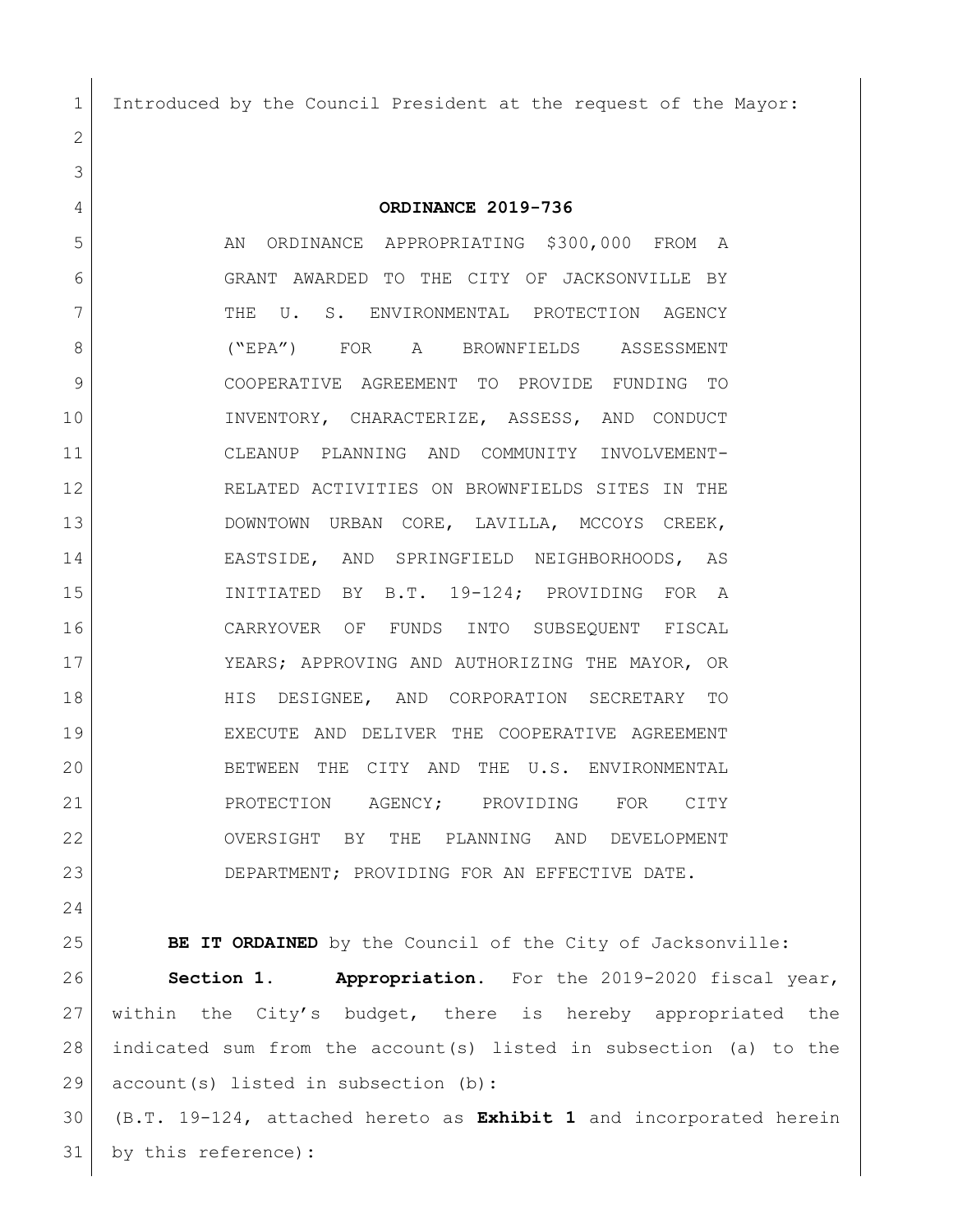| $\mathbf 1$    | (a) | Appropriated from:                                     |
|----------------|-----|--------------------------------------------------------|
| 2              |     | \$300,000<br>See B.T. 19-124                           |
| $\mathcal{S}$  | (b) | Appropriated to:                                       |
| $\overline{4}$ |     | \$300,000<br>See B.T. 19-124                           |
| 5              | (C) | Explanation of appropriation - The appropriation above |
| 6              |     | represents funds received from a grant awarded to the  |
| 7              |     | of Jacksonville by the U. S. Environmental<br>City     |

8 Protection Agency ("EPA") for a Brownfields Assessment 9 Cooperative Agreement. Grant award begins October 1, 2019, and ends September 30, 2022.

 **Section 2. Carryover.** The funds appropriated in this ordinance shall not lapse but shall carryover into subsequent 13 fiscal years.

 **Section 3. Purpose**. The purpose of the appropriation in 15 Section 1 is to provide funding to inventory, characterize, assess, and conduct cleanup planning and community involvement-related activities on brownfields sites in the Downtown Urban Core, LaVilla, McCoys Creek, Eastside, and Springfield neighborhoods.

 **Section 4. Approval and authorization.** There is hereby approved, and the Mayor, or his designee, and the Corporation Secretary are hereby authorized to execute and deliver, the Cooperative Agreement between the City and the U.S. Environmental Protection Agency, a copy of which has been placed **ON FILE** with the 24 Office of Legislative Services.

 **Section 5. Oversight Department.** The Planning and Development Department shall oversee the project described herein.

 **Section 6. Effective Date.** This ordinance shall become effective upon signature by the Mayor or upon becoming effective 29 without the Mayor's signature.

 

 $\mathbf{I}$